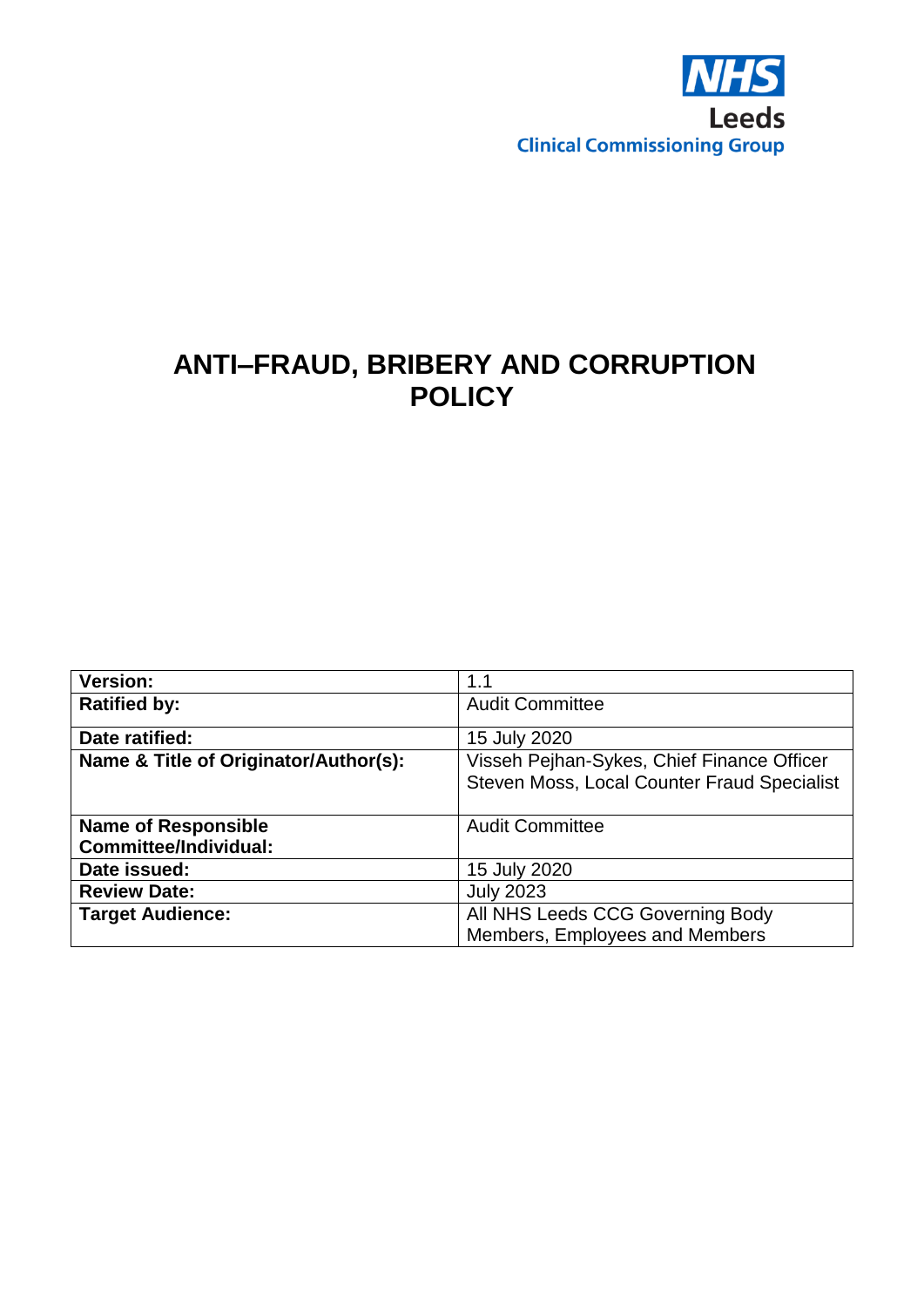**The on-line version is the only version that is maintained. Any printed copies should, therefore, be viewed as 'uncontrolled' and as such may not necessarily contain the latest updates and amendments.**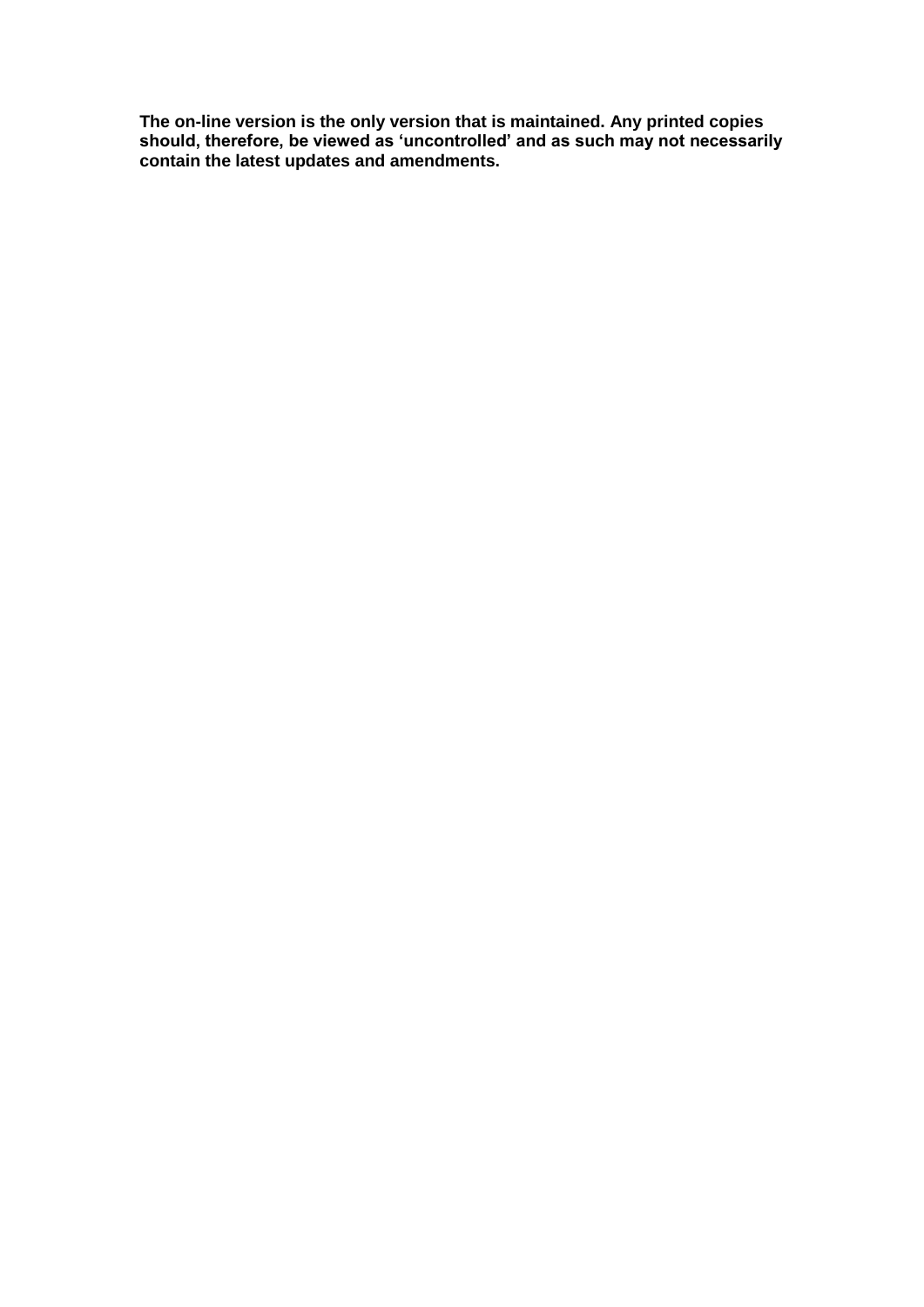## **POLICY AMENDMENTS**

Amendments to the policy will be issued from time to time. A new amendment history will be issued with each change.

| <b>Version No.</b> | <b>Issued by</b> | Nature of<br>amendment | <b>Approved by</b><br>& date | Date on Intra<br><b>Internet</b> |  |
|--------------------|------------------|------------------------|------------------------------|----------------------------------|--|
| 11                 | Counter Fraud    | <b>Review</b>          | 15 July 2020                 | August 2020                      |  |
|                    |                  |                        |                              |                                  |  |
|                    |                  |                        |                              |                                  |  |
|                    |                  |                        |                              |                                  |  |
|                    |                  |                        |                              |                                  |  |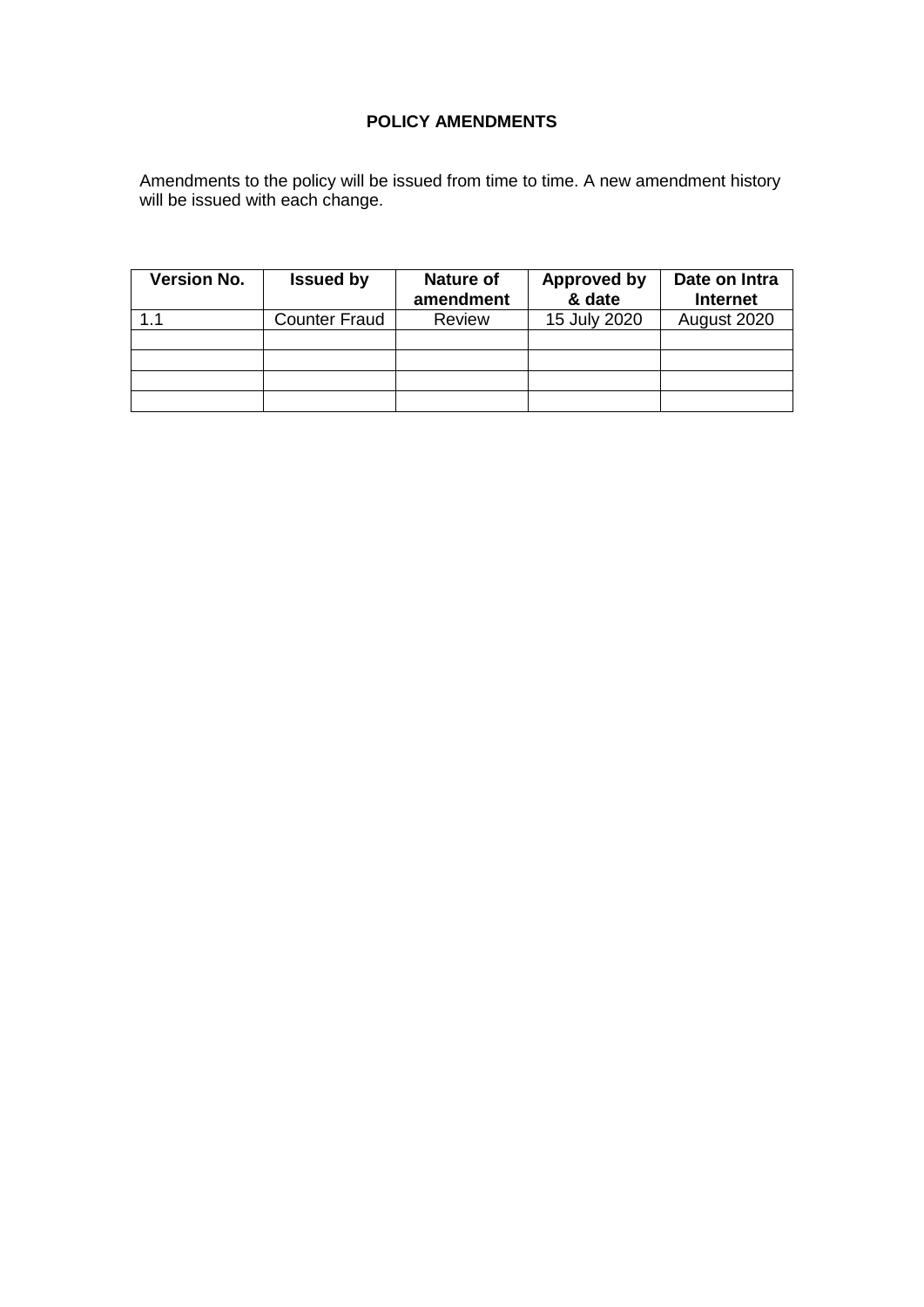|                |                                                                        | <b>Section</b>                                       |                                                                                                                                                                                                                                | Page No.                                                                  |
|----------------|------------------------------------------------------------------------|------------------------------------------------------|--------------------------------------------------------------------------------------------------------------------------------------------------------------------------------------------------------------------------------|---------------------------------------------------------------------------|
|                |                                                                        | A guide to 'do's and don'ts                          | 1                                                                                                                                                                                                                              |                                                                           |
|                | 1.                                                                     | <b>Introduction</b>                                  | $\mathbf{2}$                                                                                                                                                                                                                   |                                                                           |
|                |                                                                        | 1.1<br>1.2<br>1.3                                    | General<br>Aims and objectives<br>Scope                                                                                                                                                                                        | $\overline{2}$<br>$\overline{2}$<br>$\overline{2}$                        |
| $\overline{2}$ | <b>Policy statement</b><br>2.1 Policy statement<br>2.2 Impact Analysis |                                                      |                                                                                                                                                                                                                                | $\mathbf{2}$<br>3                                                         |
| 3              | <b>Definitions</b>                                                     |                                                      | 3                                                                                                                                                                                                                              |                                                                           |
|                |                                                                        | 3.1<br>3.2<br>3.3                                    | <b>NHS Counter Fraud Authority</b><br>Fraud<br>Bribery and corruption                                                                                                                                                          | 3<br>$\mathfrak{S}$<br>$\overline{4}$                                     |
| 4              |                                                                        |                                                      | <b>Roles and responsibilities</b>                                                                                                                                                                                              | 5                                                                         |
|                |                                                                        | 4.1<br>4.2<br>4.3<br>4.4<br>4.5<br>4.6<br>4.7<br>4.8 | <b>Chief Executive</b><br><b>Chief Finance Officer</b><br>Internal and external audit<br><b>Human Resources</b><br><b>Local Counter Fraud Specialist</b><br>Managers<br>All employees<br>Information management and technology | 5<br>$\mathbf 5$<br>$\,6\,$<br>$\,6$<br>$\,6$<br>$\overline{7}$<br>8<br>8 |
|                | 5.<br>The response plan                                                |                                                      | 8                                                                                                                                                                                                                              |                                                                           |
|                |                                                                        | 5.1<br>5.2<br>5.3                                    | Bribery and corruption<br>Reporting fraud, bribery or corruption<br>Sanctions and redress                                                                                                                                      | 8<br>8<br>9                                                               |
|                | 6.<br><b>Review</b>                                                    |                                                      | 10                                                                                                                                                                                                                             |                                                                           |
|                |                                                                        | 6.1<br>6.2<br>6.3                                    | Monitoring and auditing of policy effectiveness<br>Dissemination of the policy<br>Review of the policy                                                                                                                         | 10<br>10<br>10                                                            |
|                | <b>Related Policies</b><br>7.                                          |                                                      | 10                                                                                                                                                                                                                             |                                                                           |
|                | 8.                                                                     |                                                      | <b>External References</b>                                                                                                                                                                                                     | 10                                                                        |
|                |                                                                        |                                                      | <b>Referral form</b>                                                                                                                                                                                                           | 11                                                                        |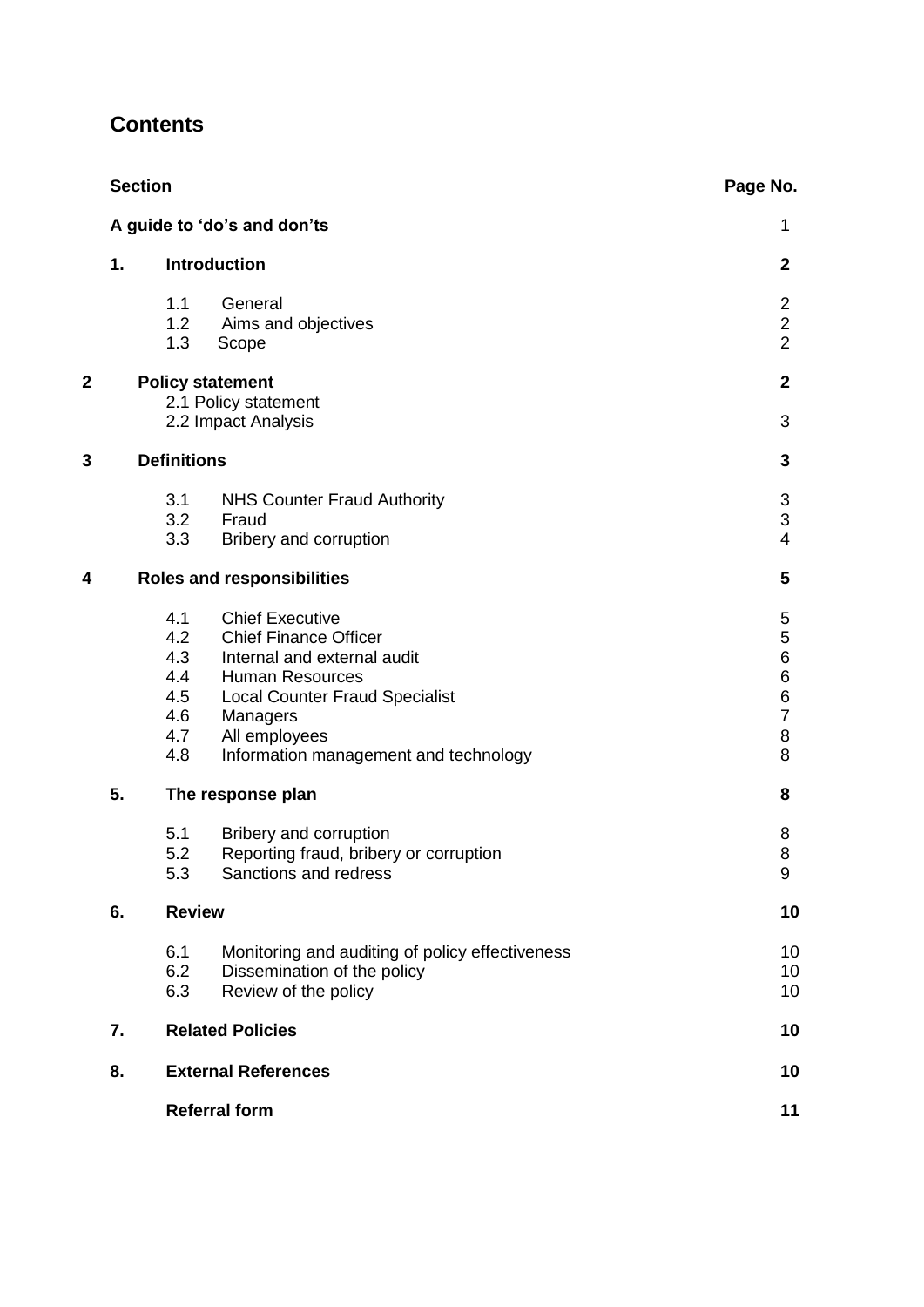#### **FORM 1 FORM 1 FORM 1** *DO*

**Report your suspicions immediately**

**All referrals will be professionally investigated and confidentiality will be respected.**

**Note your concerns**

**If it helps, record details such as what you have seen or heard, when this happened and who was involved.** 

#### **Refer to the anti fraud, bribery and corruption policy on the intranet**

**If you are unsure about what fraud, bribery or corruption is, guidance is available on the intranet. Alternatively, contact your Local Counter Fraud Specialists who will be happy to advise and support you.**

## *DO NOT*

**Be afraid of raising your concerns**

**Never be afraid to speak up about your suspicions even if you are unsure. We would rather investigate a suspicion which turns out not to be right rather than miss the chance to effectively deal with any wrongdoing.**

 **Confront the person you think may be committing an offence or speak to anyone other than those listed below**

**This could alert the person and give them the opportunity to hide what they have been doing.**

## **Investigate this yourself**

**Never attempt to gather further information yourself unless it is about to be destroyed. This is because evidence must be obtained in line with strict legal requirements by a Local Counter Fraud Specialist. If in doubt, please call for advice.**

**Please report any concerns you have immediately by either**

 **Directly contacting the Local Counter Fraud Specialist (LCFS), Your Local Counter Fraud Specialists are Marie Hall & Steven Moss who can be contacted by telephoning (mobiles) 07970 265017 and 07717 356707 (and/or landlines 01904 725145 & 01904 725166 when normal business arrangements are in operation) or emailing [marie.hall15@nhs.net](mailto:marie.hall15@nhs.net) & [steven.moss@nhs.net](mailto:steven.moss@nhs.net)**

**Or**

- **Contacting the NHS Fraud and Corruption Reporting Line free on 0800 028 40 60. Calls will be treated in confidence and investigated by professionally trained staff or you can report to them online by visiting [www.reportnhsfraud.nhs.uk](http://www.reportnhsfraud.nhs.uk/)** or
- **Contacting the Chief Finance Officer.**

# *Tackling fraud*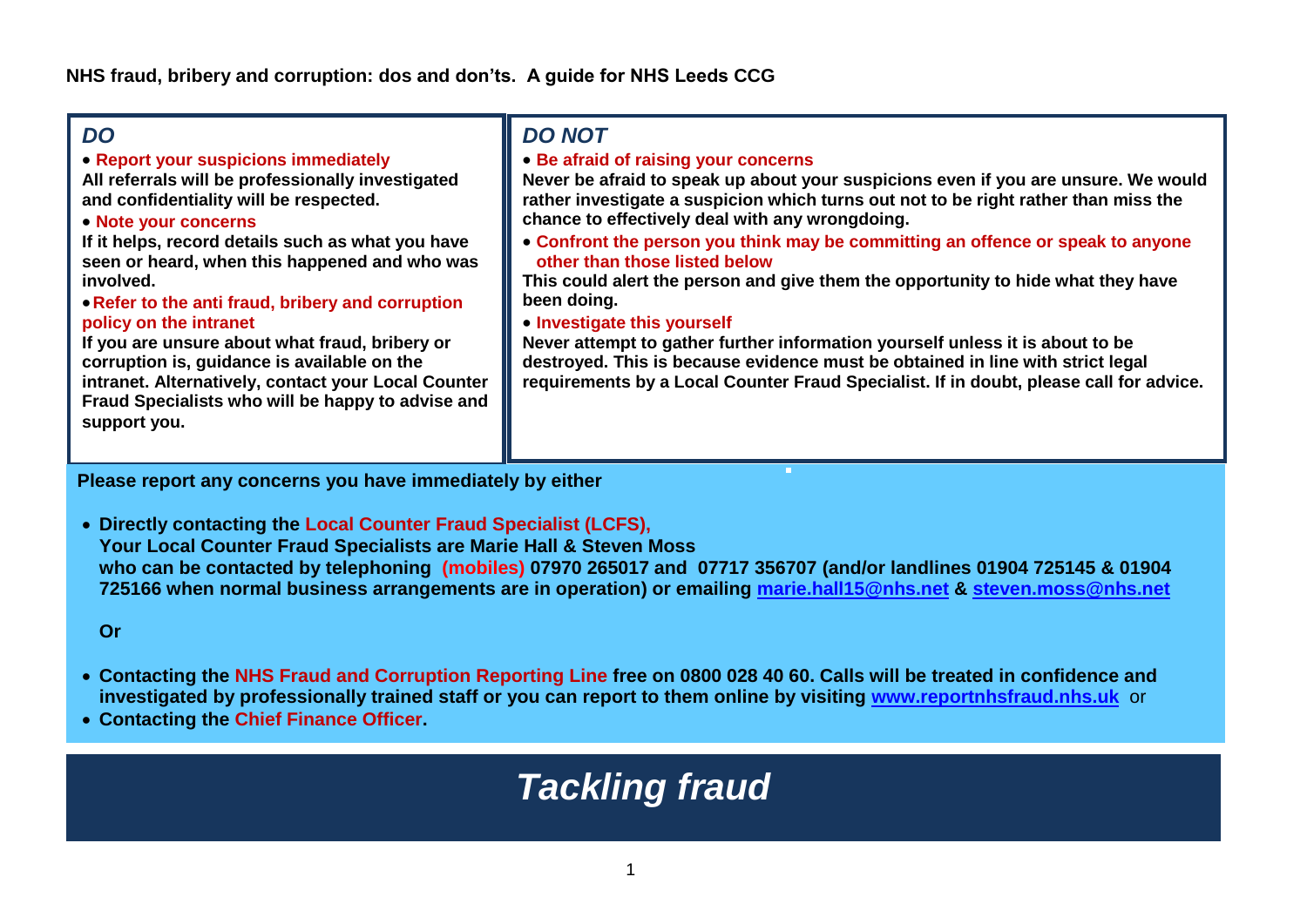## **1 Introduction**

#### **1.1 General**

This document sets out NHS Leeds Clinical Commissioning Group's (the CCG) policy and provides guidance and advice to employees in dealing with fraud or suspected fraud. This policy is supported and endorsed by the Governing Body and senior management and sets out the arrangements in place for concerns regarding suspected fraudulent activity to be raised by employees or members of the public and how they will be dealt with.

The CCG does not tolerate fraud and bribery within the NHS. The intention is to eliminate all NHS fraud and bribery as far as possible and the CCG is committed to taking all necessary steps to counter fraud and bribery in accordance with guidance and advice issued by NHS Counter Fraud Authority. This includes seeking appropriate disciplinary, regulatory, civil and criminal sanctions against fraudsters and where possible recovery of losses.

#### **1.2 Aims and objectives**

The purpose of this document is to provide guidance to staff on what fraud is, what everyone's responsibility is to prevent fraud, bribery and corruption and how to report suspicions of fraud, bribery or corruption. Specifically:

- $-$  Improve the knowledge and understanding of everyone in the organisation, irrespective of their position, about the risk of fraud and bribery within the organisation and its unacceptability.
- Assist in promoting a climate of openness and a culture and environment where staff members feel able to raise concerns sensibly and responsibly.
- Set out the CCG's responsibilities in terms of the deterrence, prevention, detection and investigation of fraud and bribery.
- Ensure the appropriate sanctions are considered following an investigation, which may include any or all of criminal prosecution, civil prosecution and/or internal/external disciplinary action (including professional/regulatory bodies)

#### **1.3 Scope**

This policy applies to all employees and members of the CCG, including seconded, temporary and agency staff, as well as consultants, vendors, contractors, and/or any other parties who have a business relationship with the organisation. It will be brought to the attention of all employees and form part of the induction process for new staff. It is incumbent on all of the above to report any concerns they may have concerning fraud and bribery.

## **2 Policy statement**

- **2.1** NHS Leeds Clinical Commissioning Group is committed to taking all necessary steps to counter fraud and bribery. To meet this objective, the CCG has adopted NHS Counter Fraud Authority's national strategic approach to tackling crime against the NHS which encompasses:
	- Strategic Governance Ensuring compliance with NHSCFA Counter Fraud Standards
	- Inform and Involve Engaging those who work for or use the NHS about crime and how to tackle it.
	- Prevent and Deter reduce the opportunity for fraud, bribery and corruption to take place in the NHS and to discourage those individuals who may be tempted to commit crime.
	- Hold to account  $-$  to investigate allegations of fraud and apply sanctions to those who have committed fraud, bribery or corruptions offences against the NHS.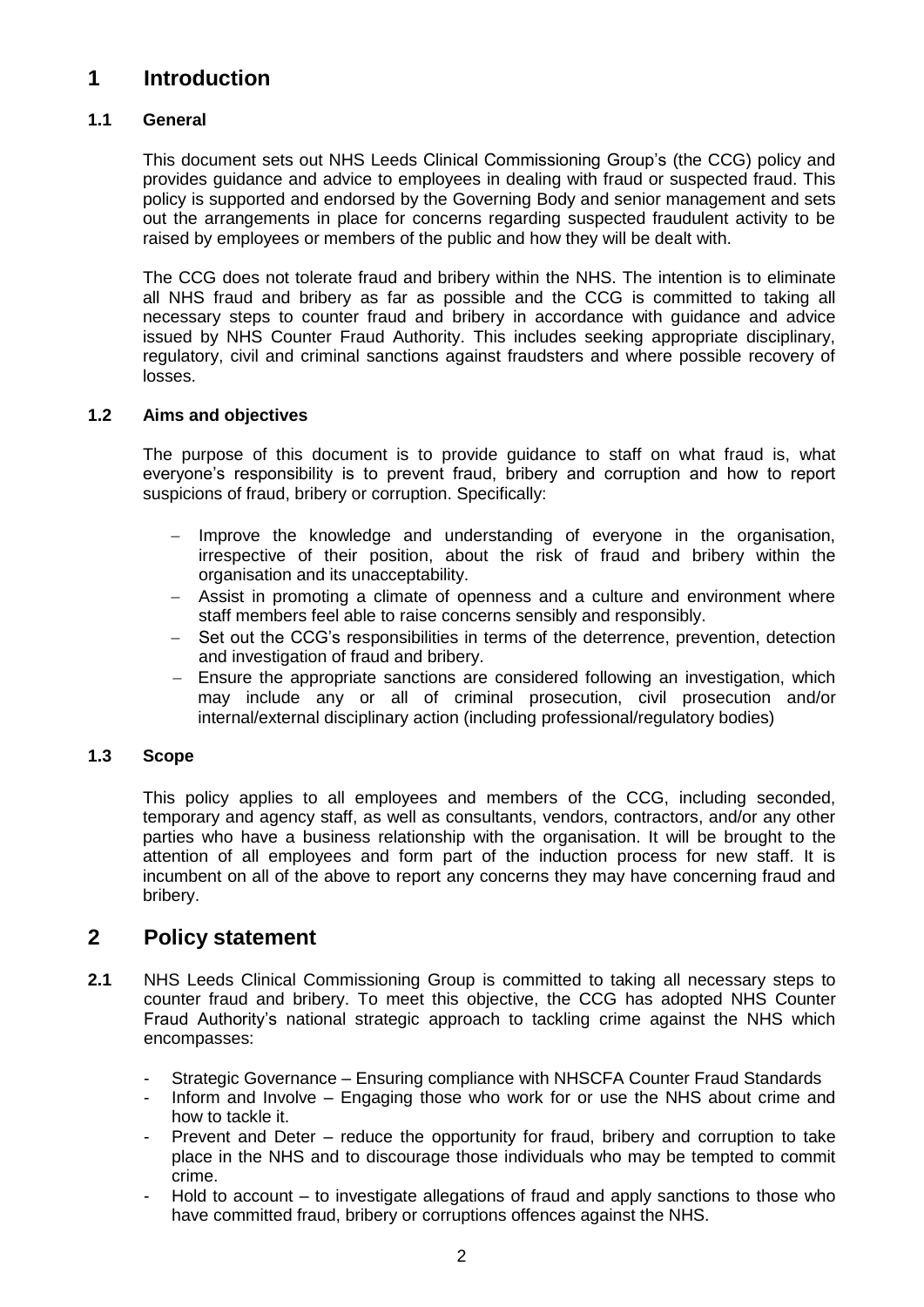Operationally the organisation's Local Counter Fraud Specialist (LCFS) will produce an annual Counter Fraud Plan for activity which will reflect this strategic approach and which will be formally approved by the Chief Financial Officer and presented to the Audit Committee.

All employees have a personal responsibility to protect the assets of the organisation, including all buildings, equipment and monies from fraud, theft, or bribery.

The CCG expects anyone having reasonable suspicions of fraud to report them. It recognises that, while cases of theft are usually obvious, there may initially only be a suspicion regarding potential fraud and, thus, employees should report the matter to their LCFS who will then ensure that procedures are followed.

The CCG's policy is that no individual will suffer any detrimental treatment as a result of reporting reasonably held suspicions. The Public Interest Disclosure Act 1998 came into force in July 1999 and gives statutory protection, within defined parameters, to staff members who make disclosures about a range of subjects, including fraud and bribery, which they believe to be happening within the organisation employing them. Within this context, 'reasonably held' means suspicions other than those which are raised maliciously and are subsequently found to be groundless.

Malicious allegations will be subject to a full investigation and appropriate disciplinary action.

All suspicions reported will be investigated by the LCFS in accordance with the NHS Anti-Fraud Manual and where appropriate sanctions, which may include any or all of criminal prosecution, civil prosecution, internal or regulatory disciplinary action and financial redress will be sought.

## **2.2 Impact Analysis**

#### **Equality**

As a result of performing the screen analysis, the policy does not have any adverse effects on people who share Protected Characteristics and no further actions are recommended.

#### **Sustainability**

As a result of performing the assessment the policy does not have any effects in terms of sustainability.

## **3 Definitions**

#### **3.1 NHS Counter Fraud Authority**

NHS Counter Fraud Authority is a special health authority charged with the identification, investigation and prevention of fraud, bribery and corruption within the NHS. Its service delivery model focuses upon standard setting, bench marking and assurance to enable local NHS organisations to take corrective action as appropriate.

#### **3.2 Fraud**

The Fraud Act 2006 came into force on  $15<sup>th</sup>$  January 2007.

The offence of fraud can be committed in three ways: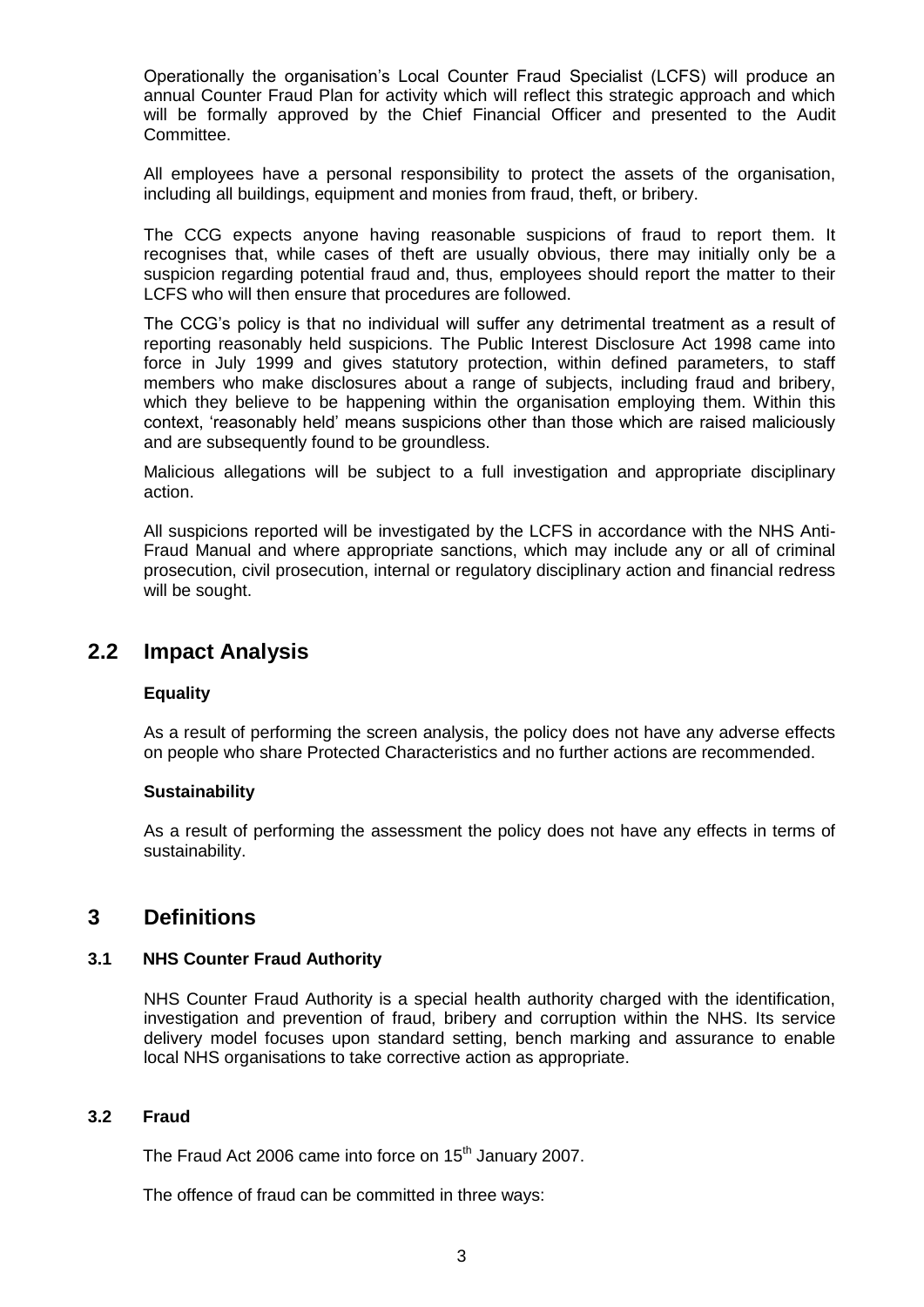- **A)** fraud by false representation (Section 2) lying about something using any means, by words or actions, for example a patient saying they are on benefits in order to claim travel expenses.
- **B)** Fraud by failing to disclose (Section 3) not saying something when you have a legal duty to do so, for example failing to declare a criminal conviction on an application form.
- **C)** Fraud by abuse of a position of the Trust (Section 4) abusing a position where there is an expectation to safeguard the financial interests of another person or organisation, for example a carer abusing their access to patient monies.

All offences under the Fraud Act 2006 occur where the act or omission is committed dishonestly and with the intention to cause a gain or loss. The gain or loss does not have to succeed, so long as the intent is there.

It should be noted that successful prosecutions under the Fraud Act 2006 may result in an unlimited fine and/or a potential custodial sentence of up to 10 years.

#### **3.3 Bribery and corruption**

Bribery is defined as "*The offering, giving, receiving, or soliciting of something of value for the purpose of influencing the action of an official in the discharge of his or her public or legal duties".*

Corruption is defined as "*where someone is influenced by bribery, payment or benefit in kind to unreasonably use their position to give some advantage to themselves or to another".*

On the 1st July 2011, the Bribery Act 2010 became law and introduced new offences in relation to bribery and corruption. The generic term "*corruption*" is accommodated into this Act. The main offences are listed below and a person is guilty of an offence if either of the following applies:

Section 1 - Offences of bribing another person –

*a) Offers, promises or gives a financial or other advantage to another person, and*

*(b) Intends the advantage -*

*(i) To induce a person to perform improperly a relevant function or activity, or (ii) To reward a person for the improper performance of such a function or activity*

*(c) Knows or believes that the acceptance of the advantage would itself constitute the improper performance of a relevant function or activity."*

Section 2 Offences relating to being bribed –

(*a) Request, agrees to receive or accepts a financial or other advantage and intending that, in consequence, a relevant function or activity should be performed improperly (whether by the recipient or another person)"*

A simple example would include a candidate for a job offering the interviewer tickets to an event in order to secure the position. Under the Bribery Act 2010, two offences would be committed; one by the person offering the bribe and one by the person receiving the bribe.

Section 7 Failure of commercial organisations to prevent bribery – (The Corporate Offence)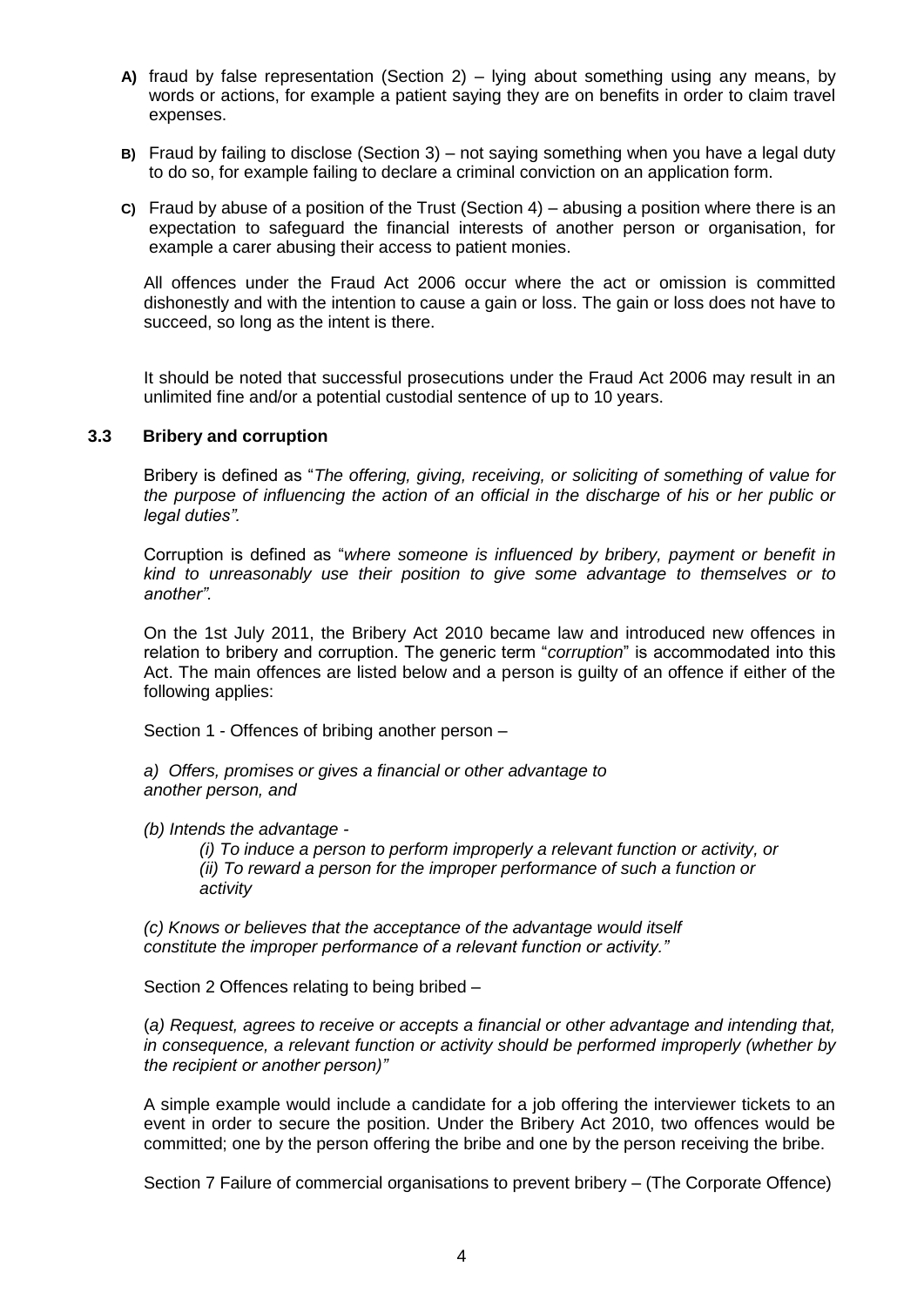*(1) A relevant commercial organisation (a commercial organisation includes all NHS bodies), is guilty of an offence under this section if a person associated with it bribes another person intending –*

*(a) To obtain or retain business for the organisation or*

*(b) To obtain or retain an advantage in the conduct of business for the organisation.*

Two simple examples of this would be:

i) Where an act of bribery has occurred, for a director, manager or officer of an organisation to ignore the act or acts of bribery within the organisation. Under the Bribery Act 2010, the corporate offence would have been committed.

ii) Where an act of bribery has occurred, it was subsequently established that the organisation employing the individual failed to have adequate procedures in place to identify and prevent the act of bribery by its employee. Again, under the Bribery Act 2010, the corporate offence would have been committed.

## **4 Roles and responsibilities**

#### **4.1 Chief Executive**

The Chief Executive has the overall responsibility for funds entrusted to the CCG as the accountable officer. This includes instances of fraud, bribery and corruption. The Chief Executive must ensure adequate policies and procedures are in place to protect the CCG and the public funds entrusted to it.

#### **4.2 Chief Finance Officer**

The Chief Financial Officer (CFO) is provided with powers to approve financial transactions initiated by departments across the CCG. As part of this role the CFO is responsible for the maintenance and implementation of detailed financial procedures and systems which incorporate the principles of separation of duties and internal checks.

The CFO will report annually to the Governing Body on the adequacy of internal financial control and risk management as part of the Governing Body's overall responsibility to prepare an Annual Governance Statement for inclusion in the CCG's annual report.

The CFO will ensure the LCFS, or specialist investigators, are given access to staff and records where required / necessary.

The CFO, in consultation with NHS Counter Fraud Authority and the LCFS, will decide whether there is sufficient cause to conduct an investigation, whether the Police and External Audit need to be informed and, depending on the investigation outcome, authorise any prosecution or other sanctions to be pursued.

The CFO or the LCFS will consult and take advice from Human Resources if a member of staff is to be interviewed or disciplined. The CFO or LCFS will not conduct a disciplinary investigation, but the employee may be the subject of a separate investigation by HR.

The CFO will, depending on the outcome of investigations (whether on an interim/on-going or a concluding basis) and/or the potential significance of suspicions that have been raised, inform the Chair of the Audit Committee of cases, as may be deemed appropriate or necessary.

The CFO is also responsible for informing the Audit Committee of all categories of loss.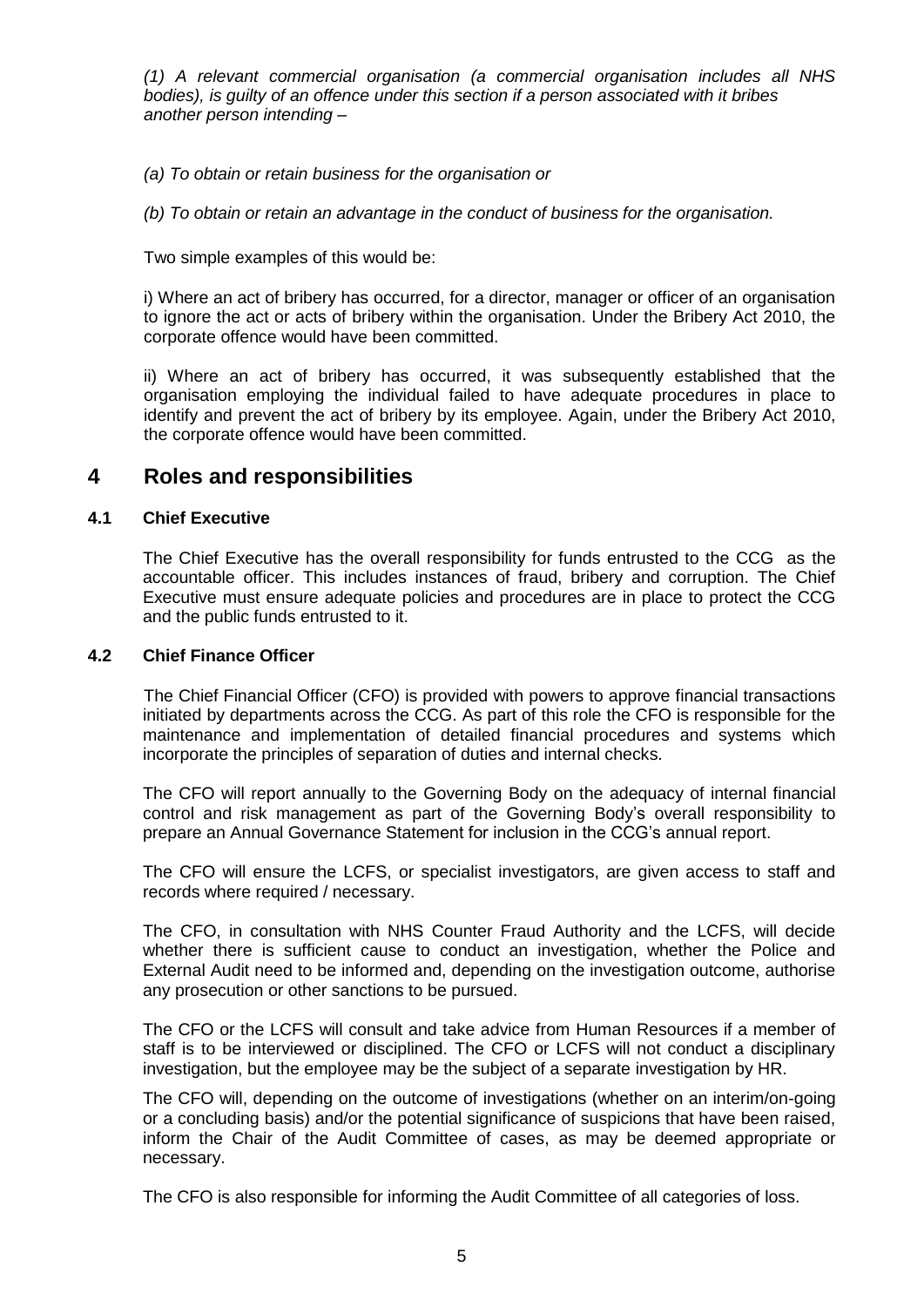#### **4.3 Internal and external audit**

The role of internal and external includes the review of internal controls and systems and the provision of an opinion and assurance on their adequacy and effectiveness.

Internal and External Audit have a duty to bring any incident or suspicion of fraud, bribery or corruption to the attention of the CCG's LCFS.

#### **4.4 Human Resources**

When Human Resources staff are advised of suspected cases of fraud, bribery or corruption, they undertake to advise the LCFS as soon as possible.

Workforce staff and the LCFS will liaise during the conduct of any investigation to ensure information is shared, duplication avoided and the actions of neither party compromises each other's work.

The CCG's Human Resource Lead will be responsible for invoking all elements of the disciplinary process in respect of suspension from duty and / or dismissal. It will, however, be the responsibility of the LCFS at all times to investigate, interview or gather evidence associated with any suspected fraudulent activity. As far as is practically possible, the disciplinary process will only be invoked after discussions between Human Resources and the LCFS on the needs / merits of the case but it is recognised that there will be occasions when suspension of a member of staff is considered paramount.

#### **4.5 Local Counter Fraud Specialist**

The LCFS is responsible for taking forward all anti-fraud work locally in accordance with national standards and reports directly to the Chief Finance Officer.

The LCFS will work with key colleagues and stakeholders to promote anti-fraud work and effectively respond to system weaknesses and investigate allegations of fraud and corruption.

The LCFS will investigate allegations of fraud and corruption in accordance with the instructions of NHS Counter Fraud Authority.

The LCFS will play an active part in raising fraud awareness and enforcing the message that fraud within the CCG is not acceptable and will not be tolerated.

The LCFS will provide regular updates on counter fraud work to the Chief Finance Officer and the Audit Committee and is responsible for all external reporting requirements. An annual report will reflect the work undertaken to deliver the agreed annual counter fraud plan which will have been developed to reflect both the NHS Counter Fraud Authority's strategic approach and local risk assessments undertaken by the LCFS in respect of fraud, bribery and corruption. The LCFS will also work with the CCG in the annual review of the CCG's compliance with the counter fraud standards and the completion of the annual Self Review Tool.

#### **4.6 Managers**

All managers are responsible for ensuring that policies, procedures and processes are adhered to and those within their local area kept up to date.

Managers have a responsibility to ensure that staff are aware of fraud, bribery and corruption and understand the importance of protecting the CCG from it.

As part of that responsibility line managers need to: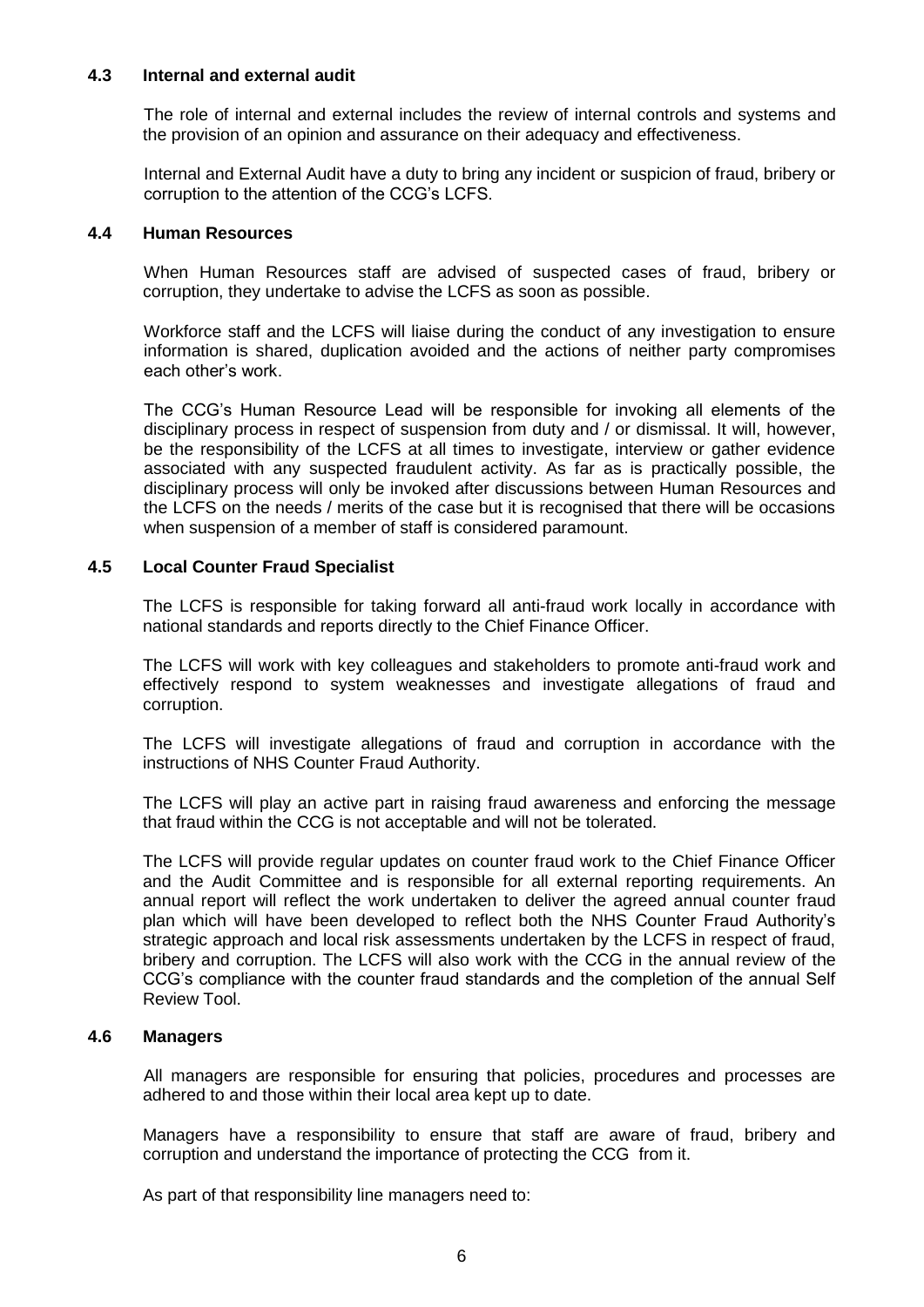- Inform staff of the CCG's standards of business conduct, declaration of interest and anti-fraud and bribery policies as part of their induction process, paying particular attention to the need for accurate completion of personal records and forms
- ensure that all employees for whom they are accountable are made aware of the requirements of the policies
- assess the types of risk involved in the operations for which they are responsible
- ensure that adequate control measures are put in place to minimise the risks. This must include clear roles and responsibilities, supervisory checks, staff rotation (particularly in key posts), separation of duties wherever possible so that control of a key function is not invested in one individual, and regular reviews, reconciliations and test checks to ensure that control measures continue to operate effectively
- be aware of the organisation's Anti-Fraud and Bribery Policy and the rules and guidance covering the control of specific items of expenditure and receipts
- identify financially sensitive posts
- ensure that controls are being complied with
- contribute to their director's assessment of the risks and controls within their business area, which feeds into the organisation's and the Department of Health Accounting Officer's overall statements of accountability and internal control.

Managers will also be responsible for the enforcement of disciplinary action for staff who do not comply with policies and procedures.

If any instances of actual or suspected fraud, bribery or corruption are brought to the attention of a manager, they must report the matter immediately to the LCFS taking note of anything they hear or see relating to the suspicion including dates, times, descriptions, etc. It is important that managers do not investigate any suspected or actual frauds themselves as a case can be jeopardised if evidence is not collected in the proper manner. Evidence also includes witness statements. In view of the complexity and importance of complying with all the conditions of the Police and Criminal Evidence Act 1984 (PACE), Line Managers or other staff **must not** carry out any investigations or interviews.

Managers must co-operate fully with the LCFS and provide any evidence required during the course of the enquiries, including statements.

#### **4.7 All employees**

All employees of the CCG are expected to adhere to the policies and procedures of the CCG and to the Public Sector Values (Nolan Principles). Staff must comply with the national guidance contained in HSG(93)5 "Standards of Business Conduct for NHS staff", the CCG's Standards of Business Conduct Policy and Declaration of interests and potential conflicts of interest policy.

All employees should also be aware of their responsibility to protect the CCG from crime, and in doing so protect the assets of the CCG, including information and goodwill, in addition to property. Where an employee suspects there has been fraud, bribery or corruption they must report the matter to the nominated LCFS or Chief Finance Officer or via one of the reporting channels available through NHS Counter Fraud Authority identified below.

Under no circumstances should an employee attempt to investigate suspected or actual incidents of fraud, bribery or corruption themselves as this could jeopardise any potential criminal investigation and subsequent prosecution.

Staff who are involved in or manage internal control systems should receive adequate training and support in order to carry out their responsibilities.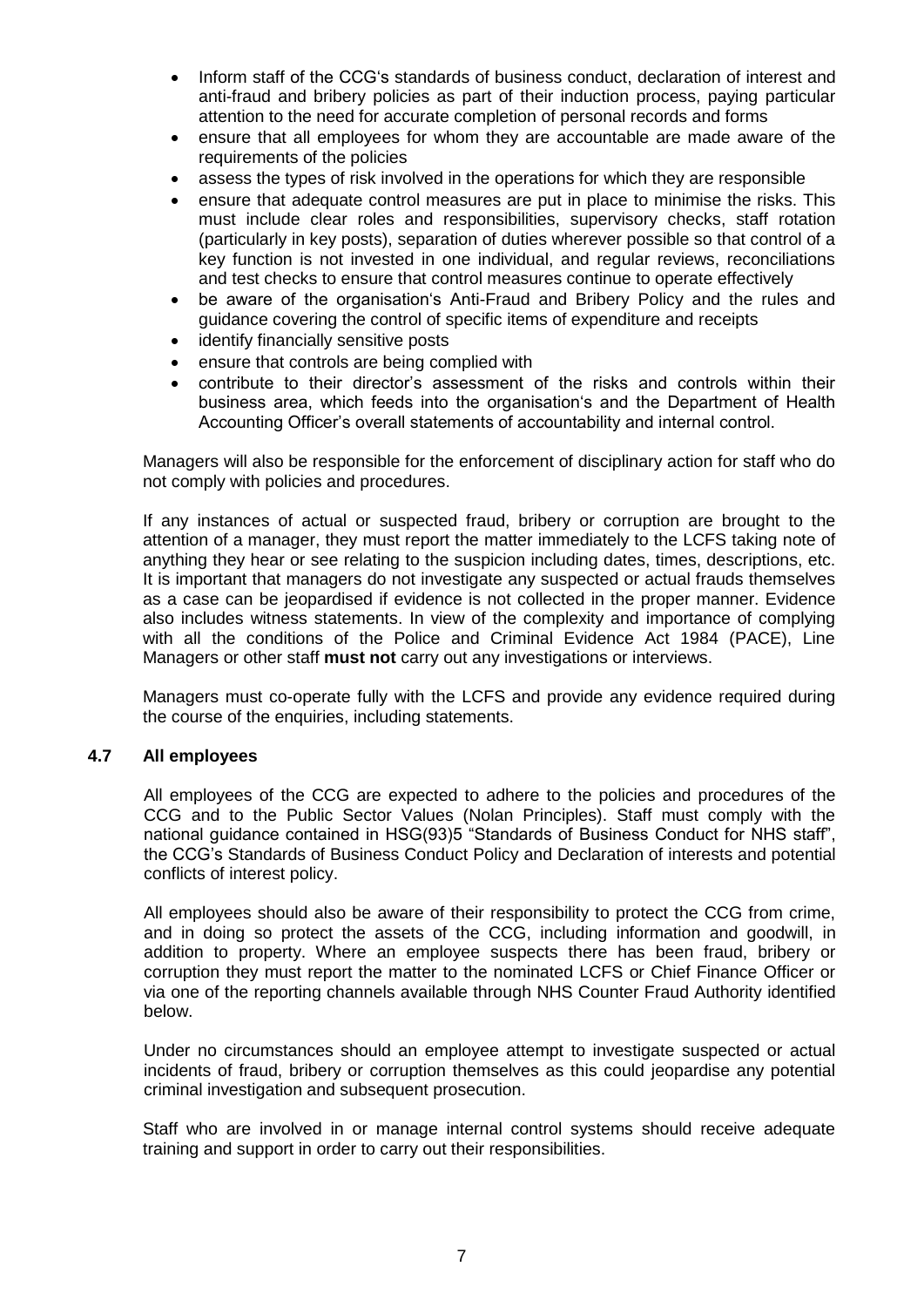#### **4.9 Information management and technology**

The Computer Misuse Act (1990) made three new offences:

• Accessing computer material without permission, e.g. looking at someone else's files.

• Accessing computer material without permission with intent to commit further criminal offences

• Altering computer data without permission, e.g. to hide misappropriation

The fraudulent use of information technology will be reported by the Head of Information Service to the LCFS.

## **5 The response plan**

#### **5.1 Bribery and corruption**

In response to the Bribery Act 2010 the CCG has put in place what it considers to be proportionate and adequate procedures to address the level of risk it has assessed that it may face.

The CCG's Declaration of interests and potential conflicts of interest policy and Standards of Business Conduct policy provide guidance and details on staff responsibilities relating to conduct, particularly in relation to commercial sponsorship (including posts), gifts, honoraria and charitable donations and conflicts of interest and how to declare them. This policy and other relevant policies such as the Procurement Policy are available to staff on the CCG's website.

#### **5.2. Reporting fraud, bribery or corruption**

Suspected fraud can be discovered in a number of ways, but in all cases it is important that staff are able to report their concerns and are aware of the means by which they are able to do so.

All staff should report their suspicions to the LCFSs or the Chief Financial Officer. The LCFSs are authorised to treat concerns raised in the strictest confidence and anonymously if so requested. A referral form can be found below (form 2) and on the CCG's extranet site.

To report any suspicions of fraud and/or corruption please contact Steven Moss or Marie Hall, via the following:

E-mail: [Steven.Moss@nhs.net](mailto:Steven.Moss@nhs.net) or [marie.hall15@nhs.net](mailto:marie.hall15@nhs.net)

Post: Steven Moss/Marie Hall, Internal Audit, Park House, Bridge Lane, Wigginton Road, York, YO31 8ZZ.

Mobile: 07970 265017 or 07717 356707

Landline: 01904 725145 or 01904 725 (when normal business working arrangements are in operation.)

If staff, for any reason, feel unable to report the matter internally, or wish to remain anonymous, they prefer to call the NHS Fraud and Corruption Reporting Line on 0800 028 40 60 between 8am and 6pm Monday to Friday or report online at [www.reportnhsfraud.nhs.uk](http://www.reportnhsfraud.nhs.uk/) This would also be the suggested contact if there is a concern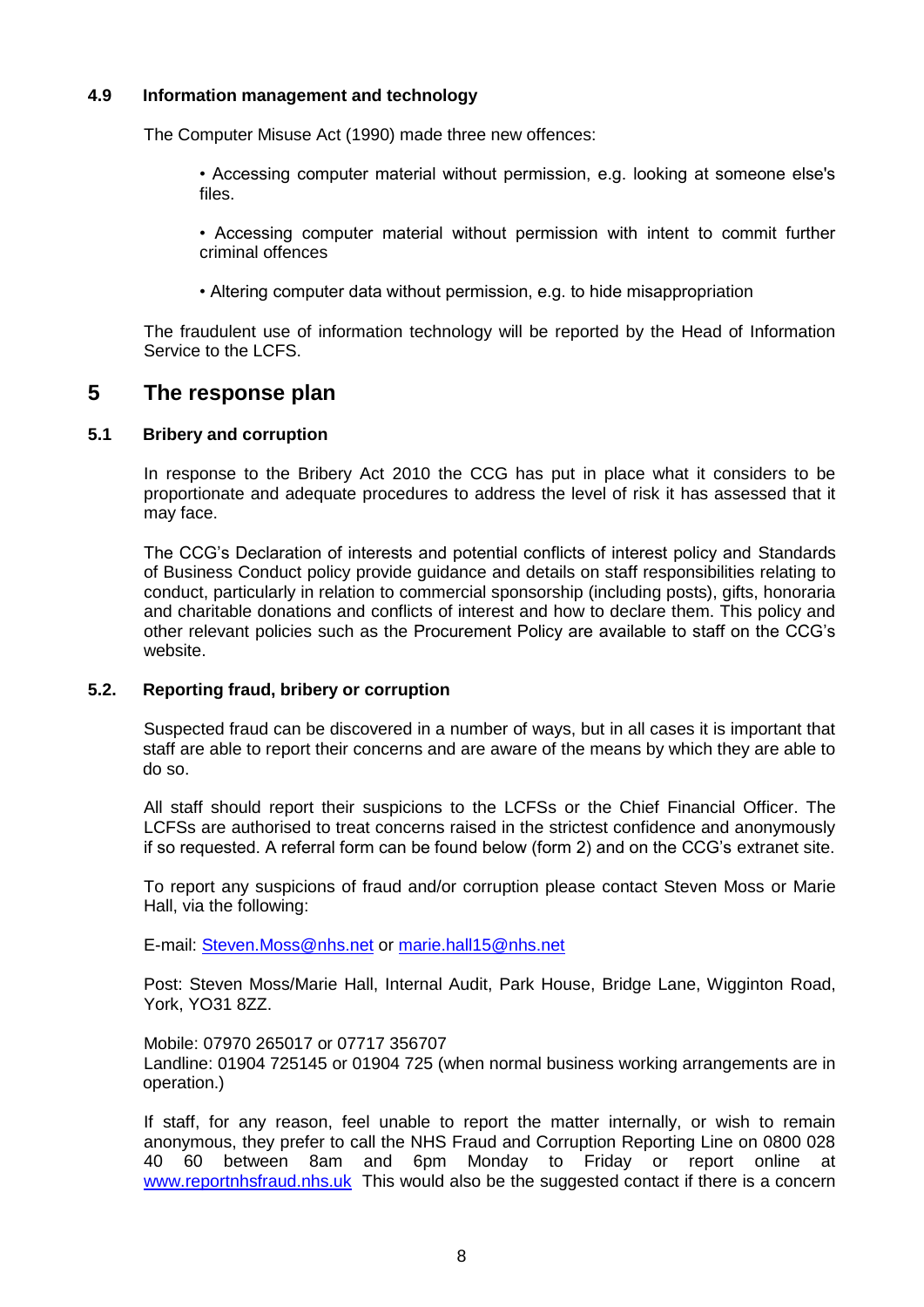that the LCFSs or the Chief Financial Officer themselves may be implicated in suspected fraud, bribery or corruption.

The LCFSs will inform the Chief Financial Officer if the suspicion seems well founded and will conduct a thorough investigation.

Reports received will be investigated by the LCFS in a professional manner aimed at ensuring that the current and future interests of the CCG and the suspected individual(s) are protected. The latter is equally important as a suspicion should not be seen as guilt to be proven.

Where it is the wish of the individual to report suspicions anonymously this will be respected. However, the Governing Body will always encourage individuals to give their name as this allows suspicions to be acted upon with greater effectiveness and efficiency.

It is recognised that individuals may wish to raise concerns / suspicions that may be erroneous or unsubstantiated and the LCFS will conduct sufficient enquiries to establish whether or not there is any foundation to the suspicion raised. If allegations are found to be malicious they will considered for further investigation to establish their source and if related to a CCG employee disciplinary action may be instigated.

The guide included in the appendix (form 1) provides a reminder of the key contacts and a checklist of the actions to follow if fraud, bribery and/or corruption, is discovered or suspected. Managers are encouraged to copy this to staff and to place it on staff notice boards.

#### **5.3 Sanctions and redress**

#### **Sanctions**

Where a staff member is suspected of fraud, bribery or corruption or any other illegal act the CCG will determine on the appropriate disciplinary action, in accordance with its Disciplinary Policy and Procedure.

It should be noted that the duty to follow disciplinary procedures will not preclude consideration of the application of other available sanctions. The full range of sanctions is:

Criminal – whereby proceedings may be brought against alleged offenders and the case heard in Court with the view to obtaining a criminal conviction, an appropriate fine, imprisonment, confiscation, compensation order and award of costs.

Civil – whereby proceedings are undertaken to recover money or assets fraudulently obtained including interest and costs.

Disciplinary – whereby the employee will be dealt with internally via Human Resources and, where the individual is a professional, it may also be necessary to notify their professional body for the matter to be dealt with externally.

It should be recognised that whist each sanction stands-alone potentially all three could be pursued. The decision on the sanctions to be pursued will be determined by the Chief Finance Officer in conjunction with the NHS Counter Fraud Authority and the Crown Prosecution Service as appropriate.

#### **Redress**

The seeking of financial redress or recovery of losses will always be considered in cases of fraud, bribery and corruption that are investigated by the LCFS or the NHS Counter Fraud Authority where a loss is identified. As a general rule, recovery of the loss caused by the perpetrator will always be sought. The decision will be made in the light of the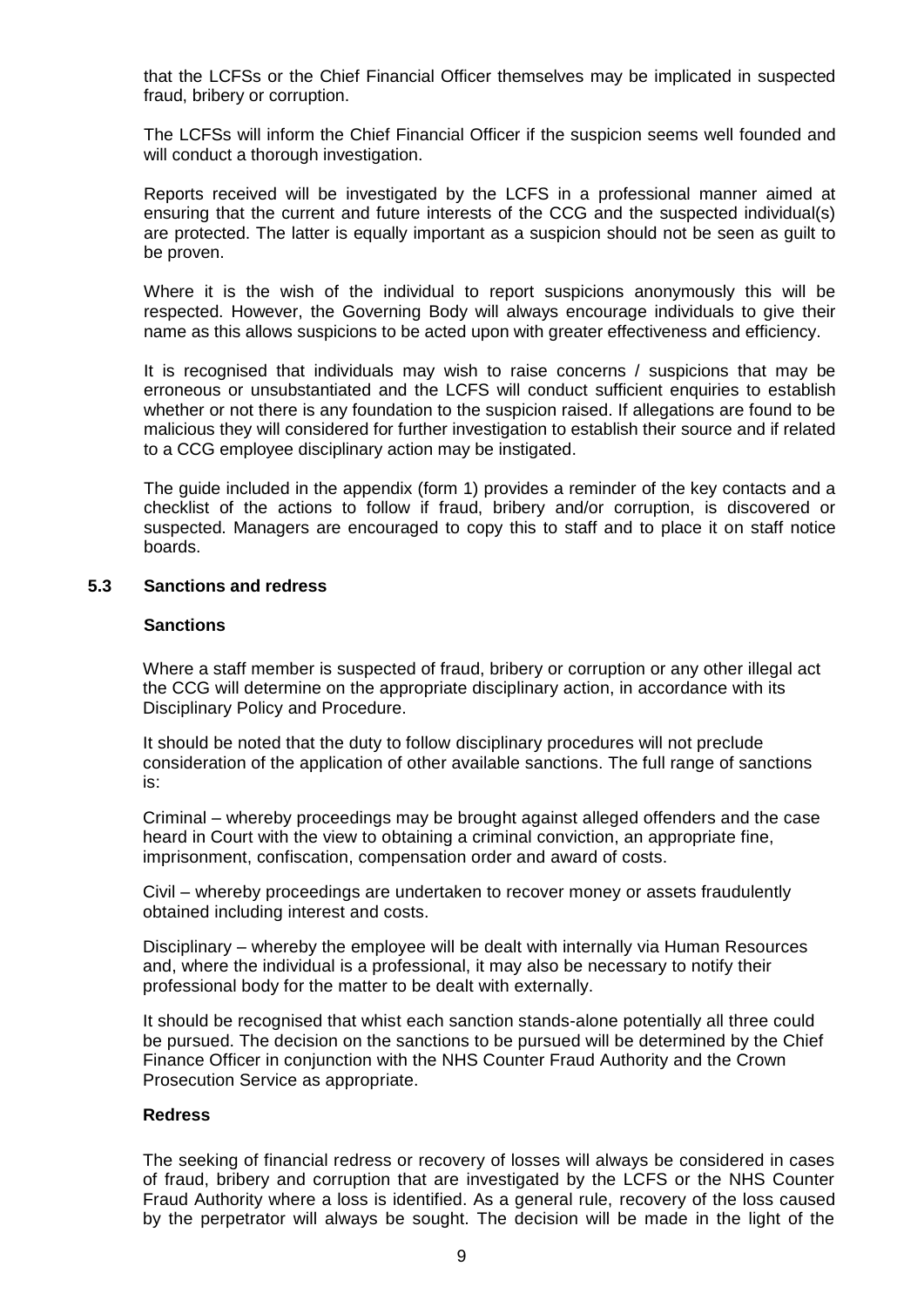particular circumstances of each case by the Chief Finance Officer in conjunction with the NHS Counter Fraud Authority and the Crown Prosecution Service as appropriate.

## **6 Review**

#### **6.1 Monitoring and auditing of policy effectiveness**

The Audit Committee is responsible for monitoring the effectiveness of this policy to provide assurance to the Governing Body that the business of the CCG is being conducted in line with this policy, the associated policy documents, relevant legislation and other statutory requirements.

Continuous monitoring is essential to ensuring that controls are appropriate and robust enough to prevent or reduce fraud. Arrangements might include reviewing system controls on an on-going basis and identifying weaknesses in processes.

Where deficiencies are identified as a result of monitoring, the CCG should explain how appropriate recommendations and action plans are developed and how any recommendations made should be implemented.

#### **6.2 Dissemination of the policy**

The organisation's Anti-Fraud and Bribery Policy should be available to all members of staff. The policy will be disseminated to all line managers to ensure staff are aware of the policy. The policy should also be available via the CCG's website.

#### **6.3 Review of the policy**

This Policy will be reviewed by the LCFS every two years, or sooner where changes in legislation require it.

## **7 Related Polices**

Whistleblowing Policy Standards of Business Conduct Policy (which includes gifts and hospitality and commercial sponsorship) Code of Conduct for Managers Disciplinary Policy Declaration of Interests

## **8 External references**

Fraud Act 2006 Bribery Act 2010 NHS Counter Fraud Authority The Computer Misuse Act 1990